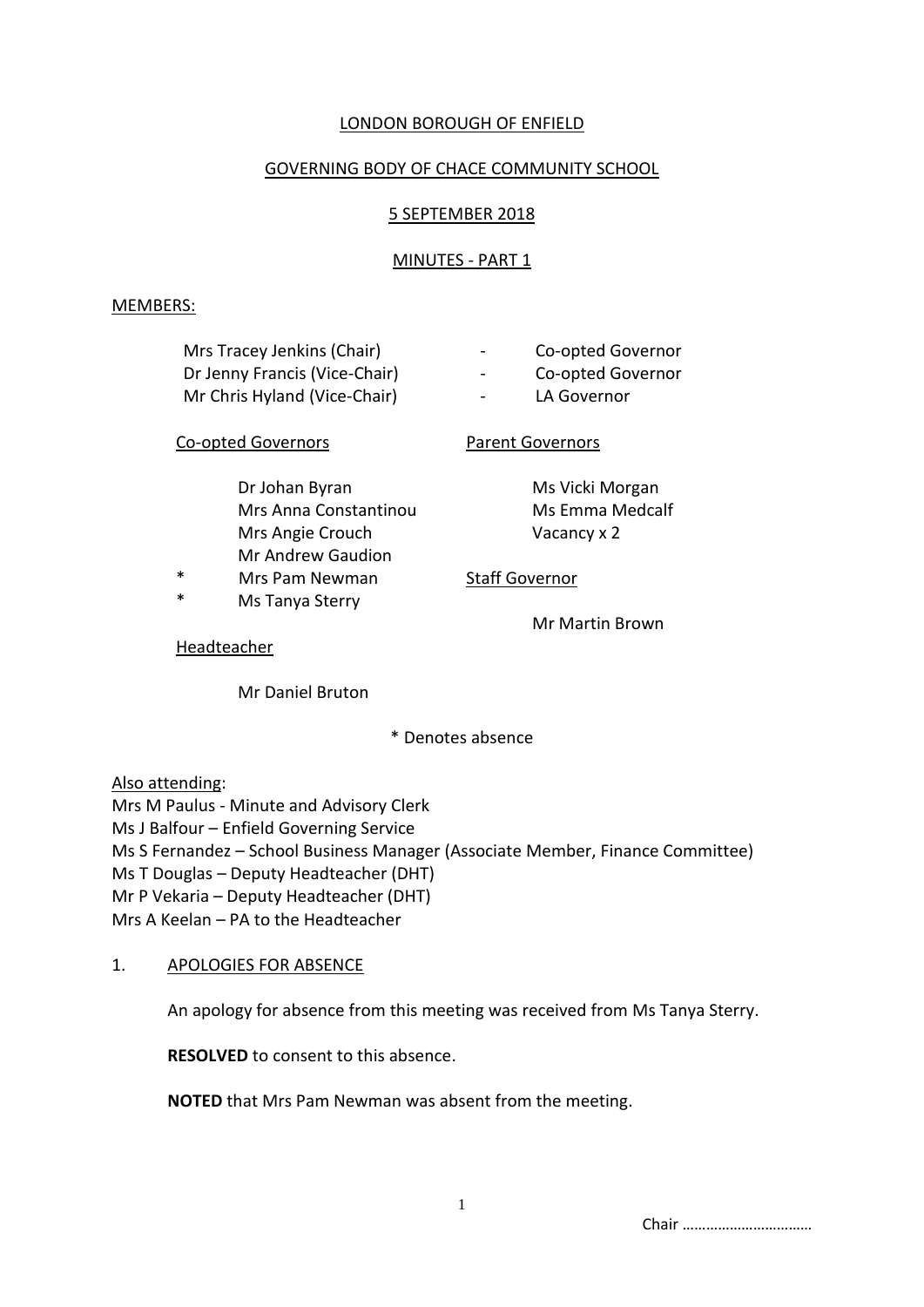## 2. DECLARATION OF INTERESTS

Governors were given the opportunity to declare any prejudicial interest they might have in respect of items on the agenda. No declarations were made.

# 3. ELECTION OF CHAIR AND VICE-CHAIR

(a) Term of Office

**NOTED** that the term of office for the Chair and Vice-Chair was agreed as 2 years at the Governing Body meeting on 6 September 2017.

(b) Election of Chair

## **NOTED** that

- (i) Mrs Jenkins was elected Chair of the Governing Body for 2 years at the Governing Body meeting on 6 September 2017.
- (ii) Mr Bruton suggested that in the future the Governing Body consider staggering the terms of office for the Chair and Vice-Chair. This would prevent the school being in the position of having neither a Chair or Vice Chair.

**RESOVLED** to consider staggering the Chair and Vice-Chair terms of office in 2019.

## **ACTION: CLERK**

## 4. MEMBERSHIP

(a) Parent Governor

**REPORTED** that there were currently two Parent Governor vacancies and that an appeal for Parent Governors would be included in the October Bulletin. Depending on the skills of any potential Parent Governors the Governing body may look at the possibility of appointing Associate Members to the Committees.

(b) DBS Checks

**NOTED** that the Governing Body was required to apply for a DBS certificate within 21 days of a Governor's appointment or election.

A Governor queried how often a DBS check needed to be repeated. The Headteacher stated that the school had a rolling programme of DBS checks, but there was no statutory expectations regarding this. There was an automatic reminder to update which the school implements.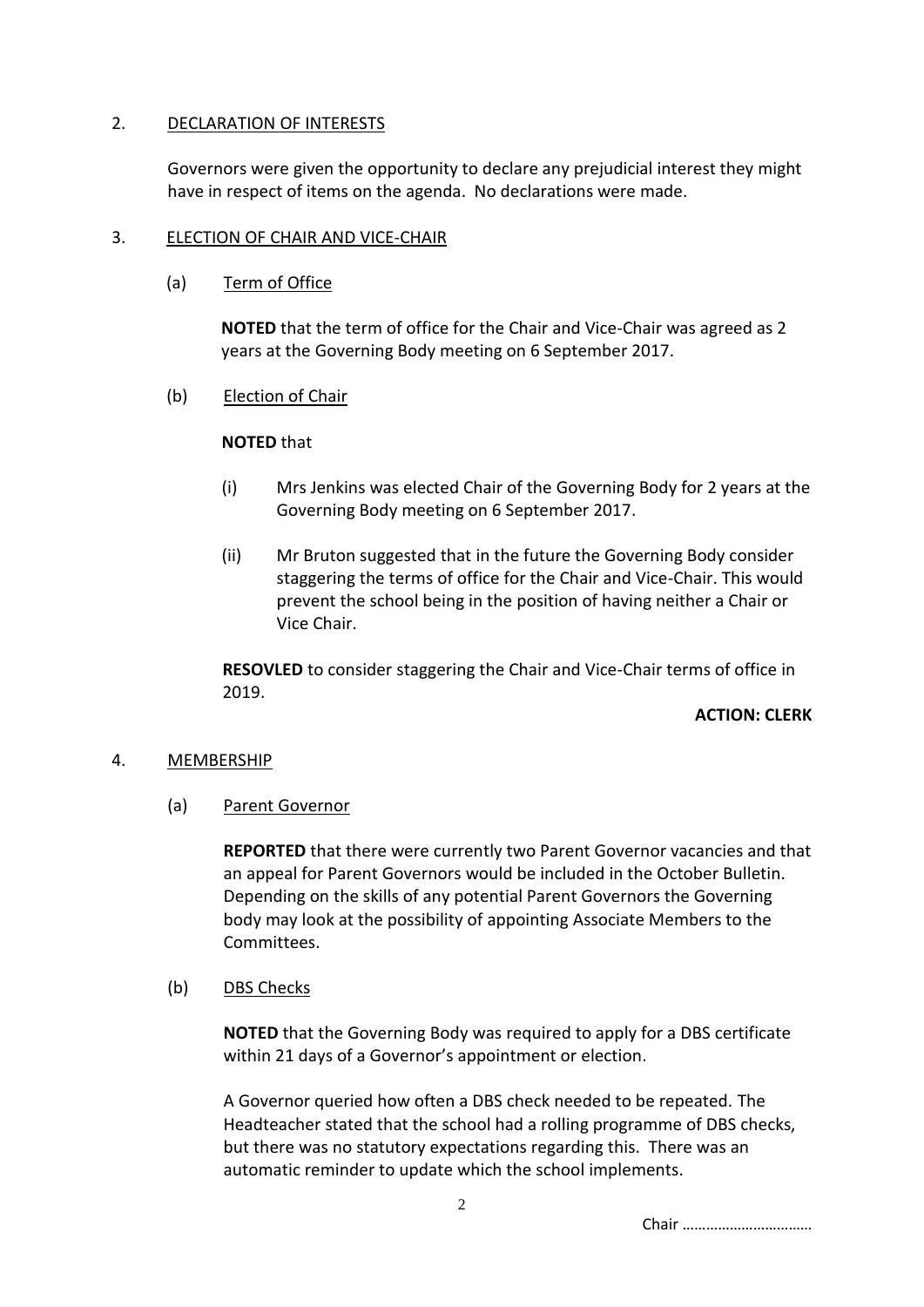## (c) Skills Audit

**RECEIVED** an analysis of the 2018 Governors' Skills Audit and a summary of the main findings, copies of which are included in the Minute Book.

## **REPORTED** that

(i) many respondents suggested the need for a comments box to enable them to elaborate their answers;

**RESOLVED** to include a comments box when the Skills Audit was revisited, probably in the Spring 2019.

## **ACTION: Tracey Jenkins**

(ii) understanding Data; Finance and Staffing were highlighted as areas for development;

## **RESOLVED**

(A) to recruit a Finance Governor and for Ms Simone Fernandez to run a finance workshop for those governors that would be interested in attending;

#### **ACTION: Simone Fernandez**

(B) Mr Phil Jones be asked to provide training on data to the Governors prior to the next meeting;

## **ACTION: Tracey Jenkins**

(C) the Chair drill down and find out what Governors feel they need to know about staffing as a result of the skills audit. Governors to contact the Chair separately about this. This would then enable the Headteacher to include the data in his termly report.

## **ACTION: Tracey Jenkins and Governors**

- (iii) the Chair acknowledged the reading workload, but encouraged all Governors to ensure that they read all the paperwork prior to Governing Body and Committee meetings;
- (iv) the Chair reminded all Governors that they were welcome to seek clarification of anything they did not understand from herself, the Headteacher or Mrs Keelan;
- (v) all Governors were encouraged to visit the school termly;
- (vi) a Governor reminded Governors that the national Governance Handbook and Governors Competency Framework were very useful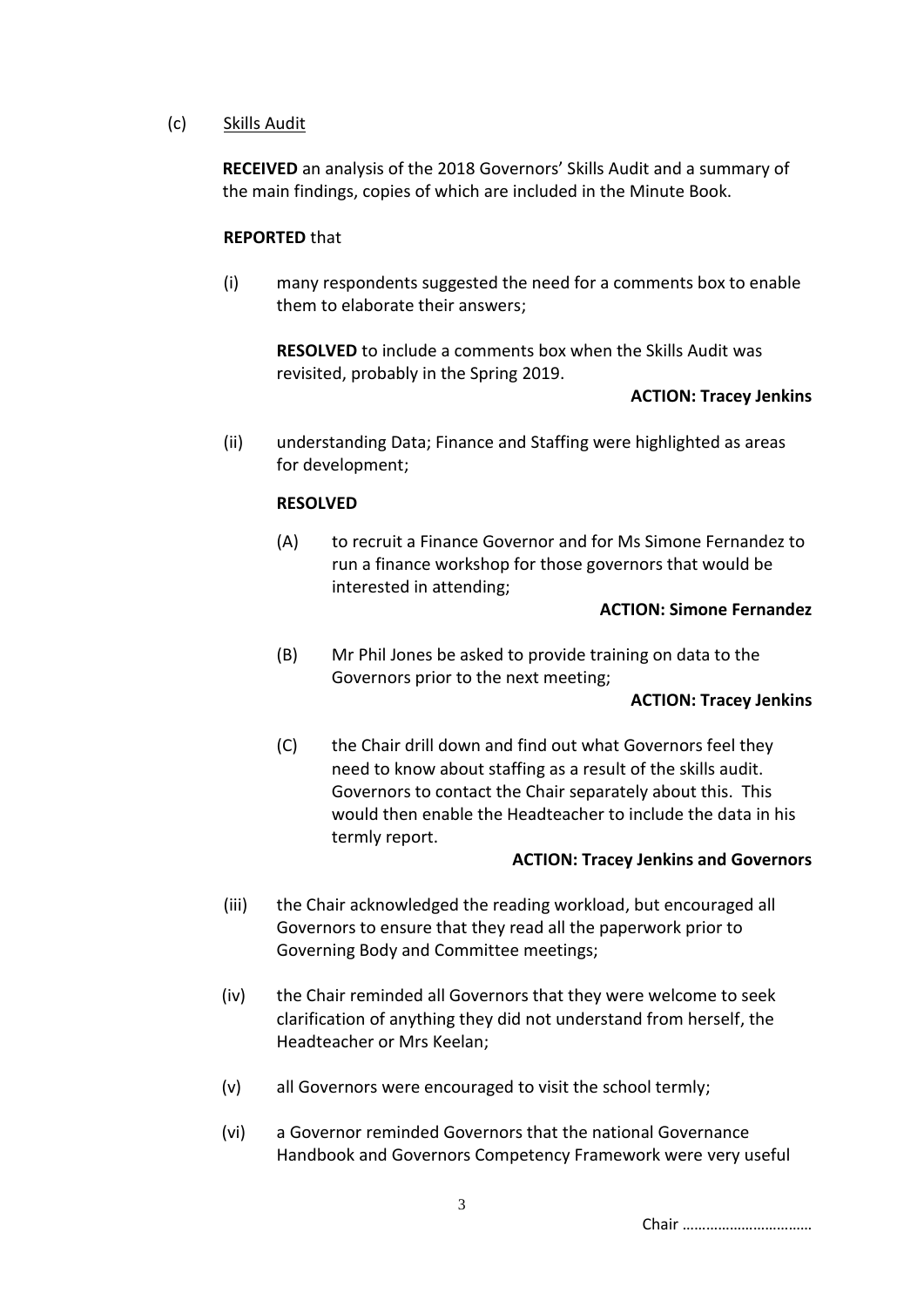documents and the Clerk confirmed that these were available on GovernorHub;

(vii) the Headteacher invited Governors to join any school training held on Inset days and twilight sessions that they might be interested in.

**RESOLVED** that all in school training sessions be uploaded to GovernorHub.

#### **ACTION: Tanya Douglas and Anna Keelan**

#### 5. GOVERNANCE ARRANGEMENTS

(a) Standing Orders

**RECEIVED** the Governing Body's Standing Orders for review, a copy of which is included in the Minute Book.

**NOTED** that there were no required changes.

**RESOLVED** to ratify the Standing Orders.

#### (b) Code of Conduct

**RECEIVED** the Governing Body's Code of Conduct and the 2017 NGA model Code of Conduct, copies of which are included in the Minute Book.

A Governor asked if the school was a member of the NGA. The Headteacher recommended that the Governing Body join the NGA.

## **RESOLVED**

- (i) to adopt the NGA model Code of Conduct;
- (ii) that the Chair join the Governing Body as a member of the NGA. **ACTION: Tracey Jenkins**

#### (c) Governance Annual Statement

**RECEIVED** the Governance Annual Statement 2017-2018, a copy of which is included in the Minute Book.

**NOTED** that the statement reflected on the previous year and that it was an accurate reflection. The Headteacher asked the clerk whether it was a statutory requirement and was advised that it was 'good practice' but was a 'should' not a 'must' requirement.

**RESOLVED** to accept the Governors Annual Statement.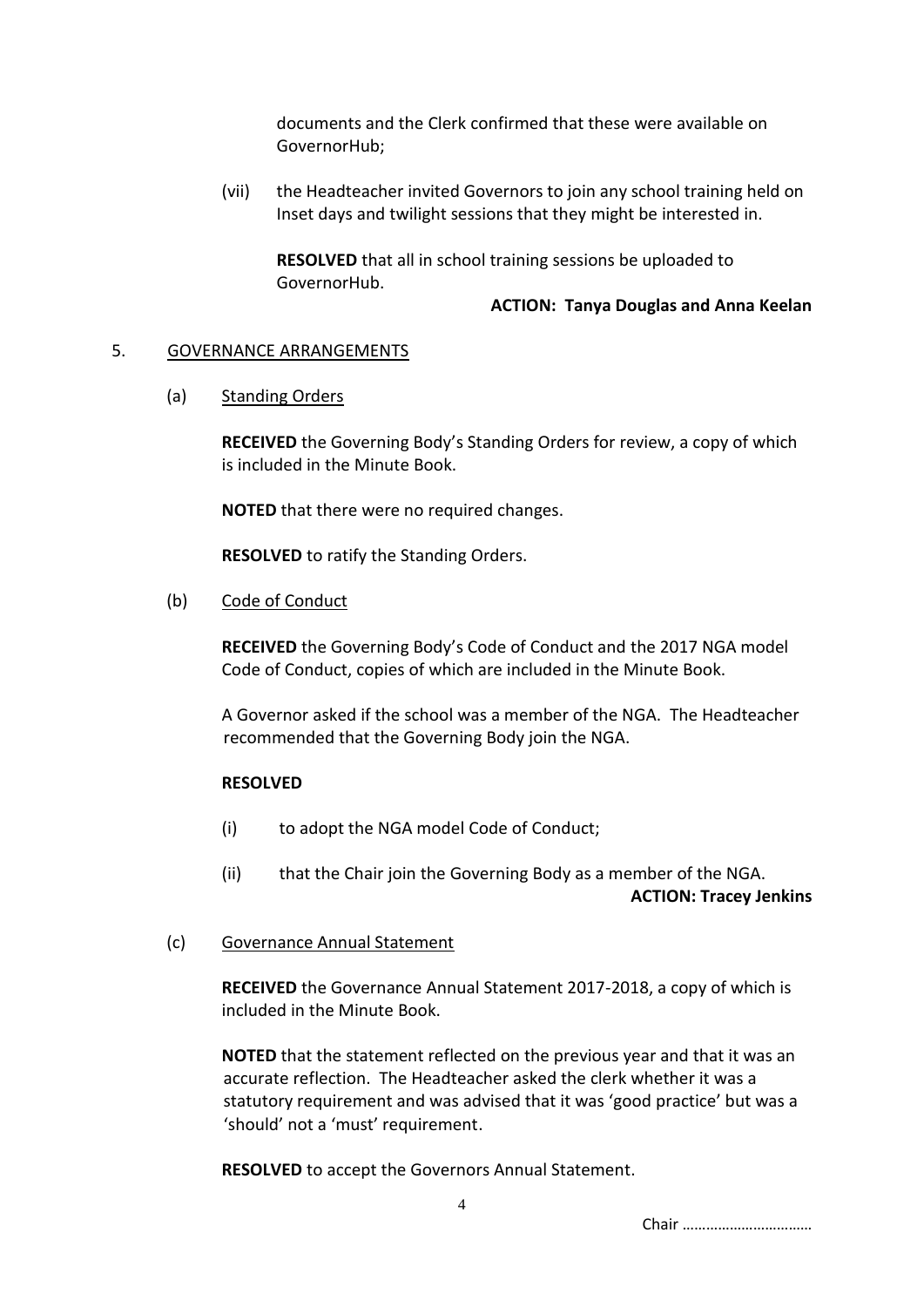## (d) Register of Business Interests

Governors were reminded that the register of business interests must be confirmed on a yearly basis and stored at the School. Additionally, it should be updated as and when changes in circumstances occur. All Governors were asked to hand their completed register to Anna Keelan at the end of the meeting.

#### **ACTION: All Governors**

## (e) GovernorHub

**RESOLVED** that all Governors need to ensure that all information on Governorhub was complete and current.

## **ACTION: All Governors**

## 6. COMMITTEE COMPOSITION AND ORGANISATION

## (a) Committee Membership

The Governing Body reviewed the organisation and membership of its Committees and Panels.

#### **NOTED** that

- (i) it had previously been agreed that Governors should only sit on one Committee;
- (ii) the numbers for Year 7 were lower than usual at 190 and Governors' recognised the impact this would have on the School's budget. It would therefore be important to raise the profile of the School within the local community;
- (iii) it would be beneficial to extend the Discipline Committee. It was envisioned that if the Discipline Committee was enlarged, then two different panels, one pastoral and the other to deal with exclusions could be drawn from members of the Discipline Committee.

Mr Vekaria highlighted the need to keep those on the Discipline Committee separate from those who sat on an Exclusion Panel hearing on permanent exclusions so that there was no judgement or bias. The Discipline Committee acted more as a buffer between the school and the family and had a more pastoral role.

Anyone was welcome to observe meetings of the Discipline Committee, 1.30 to 3 pm, providing the parents gave their permission.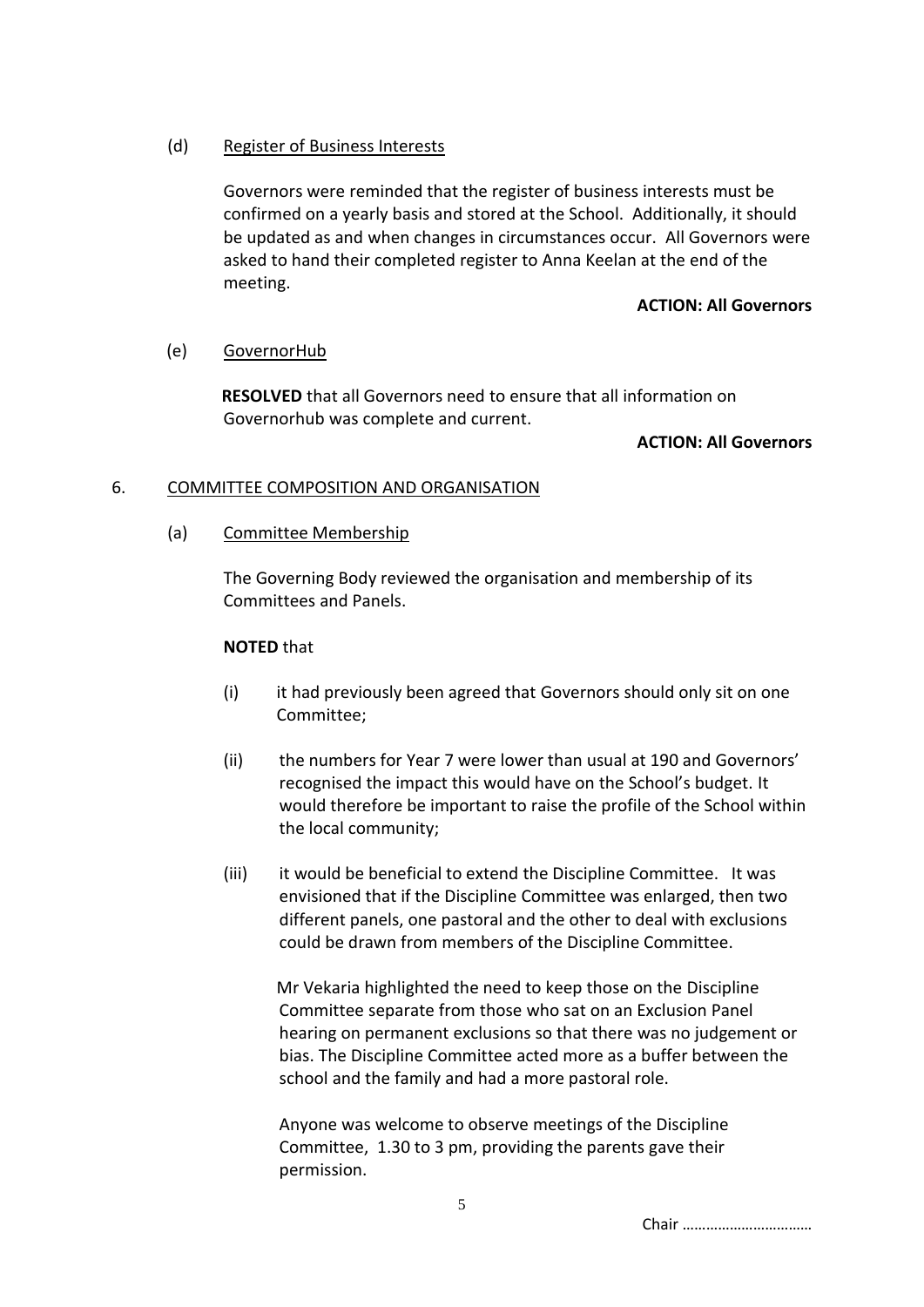It was highlighted that Parent Governors could not be involved in a child' case in their child's school year.

(iv) a Governor asked what role a Key Stage Governor undertook. The Headteacher advised that it was useful to have a Governor to keep track of and understand why pupils were not making the expected level of progress.

#### **RESOLVED**

- (A) to amend the membership of the Governing Body's various Committees and Panels with delegated responsibilities as detailed in the Appendix to these Minutes;
- (B) to appoint a Finance Governor;
- (C) move to termly RRG meetings as much of the work was also considered by the Teaching and Learning Committee;
- (D) to a establish a marketing group to raise the profile of the school (see Appendix);
- (E) that more Governors on the Discipline committee undertake Exclusion training as only one member was currently trained;
- (F) that each Committee elect a Chair and Vice-Chair at its first meeting of the academic year.

#### **ACTION: Committee Clerk**

#### (b) Annual Review of Delegated Responsibilities

**RECEIVED** the Governing Body's Organisational Arrangements Document, a copy of which is included in the Minute Book. The Document included recommended amendments to reflect recent changes in education policy and/or legislation. Governors reviewed the Document, focusing particularly on the recommended amendments.

**RESOLVED** to agree the Organisational Arrangement Document subject to the following amendments;

- Page 2 School's Brochure amended to 'School's Website ensure required information is available on the Website'. The associated comments box changed to show 'amended 2018'
- Page 3 'Ensure School is compliant with the new General Data Protection Regulations' the responsibility for this was delegated to the Resources committee. The associated notes box to include 'including; produce data Protection Policy and Privacy notice (if required); appoint a Data Protection Officer; ensure staff are trained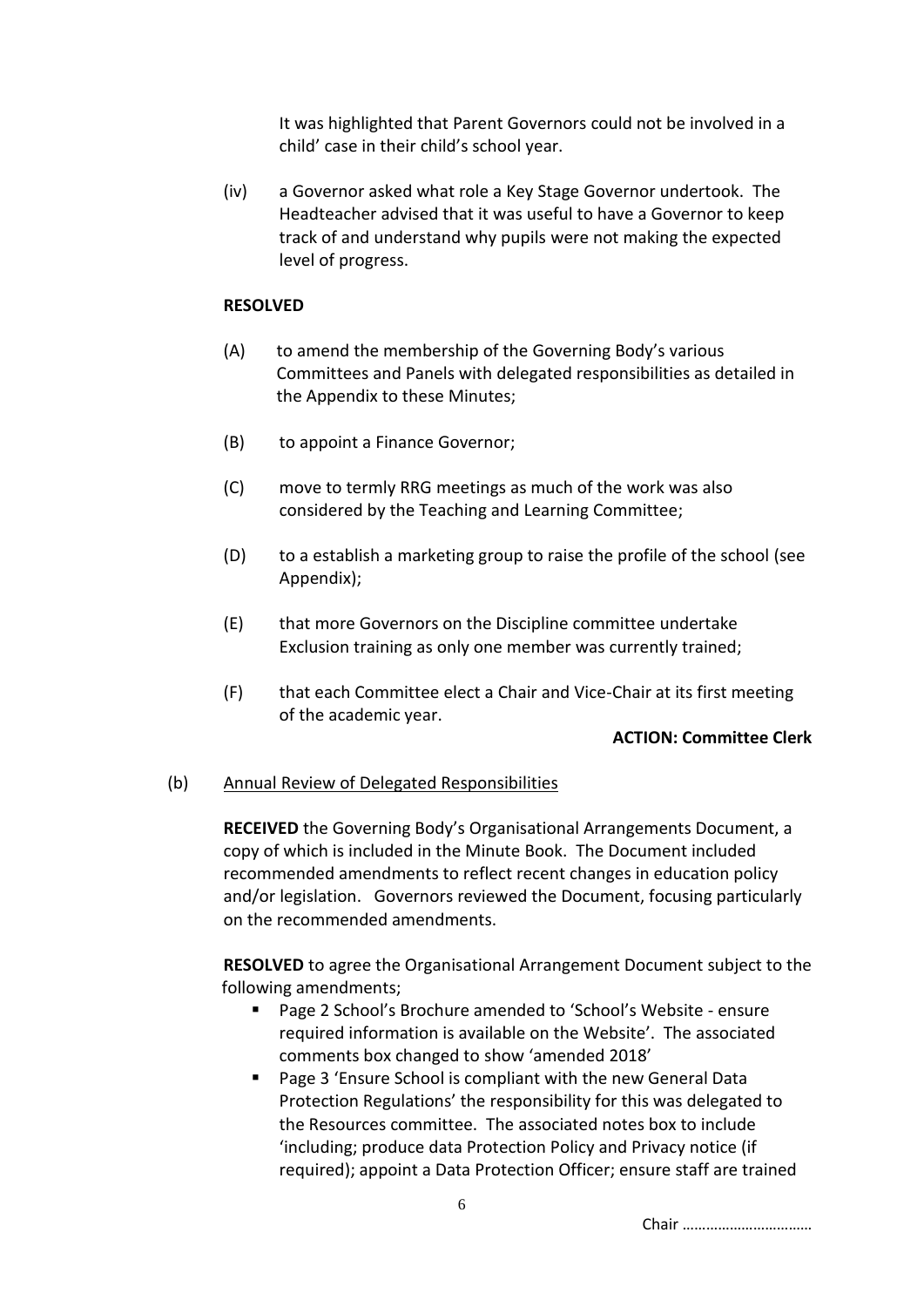- Page 3 Edubase is removed and 'getting Information about schools' site 'is added. in the comments box Edubase is replaced with 'site'
- page 3 'apply for' is added to Ensure Governors apply for DBS checks
- page 4 the comments box associated with Religious requirements has the following added' Maintained schools without a religious character should follow their locally agreed syllabus'.
- page 6 child protection 'renew policy annually 'added and the notes box to include 'Need to ensure that the policy includes procedures to minimise the risk of peer on peer abuse and how allegations of peer on peer abuse will be recorded, investigated and dealt with.'
- page 6 To ensure Year 8-13 receive impartial careers guidance the notes box to include 'From September 2018, you must publish information about the school's career programme'
- Page 8 under Appraisal, the word 'annually' to be changed to 'regular' with regard to the review policy
- the Resources Committee had been delegated to ensure that the school was compliant with GDPR.

## (c) Associate Members

**RESOLVED** to consider the appointment of Associate Members once the Parent Governor elections had been completed to see where the required skills might be required.

## 7. MINUTES

The Minutes of the meeting held on 4 July 2018 were confirmed and signed by the Chair as a correct record subject to the following amendments:

- (a) Minute No. 57(a) Dr Jenny Frances changed to Dr Jenny Francis;
- (b) Minute No. 65 the date for the Resources Committee was changed to Wednesday 17 October 2018;
- (c) Minute No. 65 the date for the Teaching and Learning Committee was changed to Wednesday 26 September 2018.

# 8. MATTERS ARISING FROM THE MINUTES

Schools Financial Value standard 2018/19 (SFVS) and the LBE School's Risk Assessment and Financial Control checklist (Minute No. 60 (d))

## **RECEIVED**

- an Internal Audit Report, following the audit undertaken on 18 July 2018;
- Schools Financial Value Standard 2018/19 (SFVS);
- the LBE Schools' Risk Assessment and Financial Control Checklist;
- updated Scheme of Financial Delegation,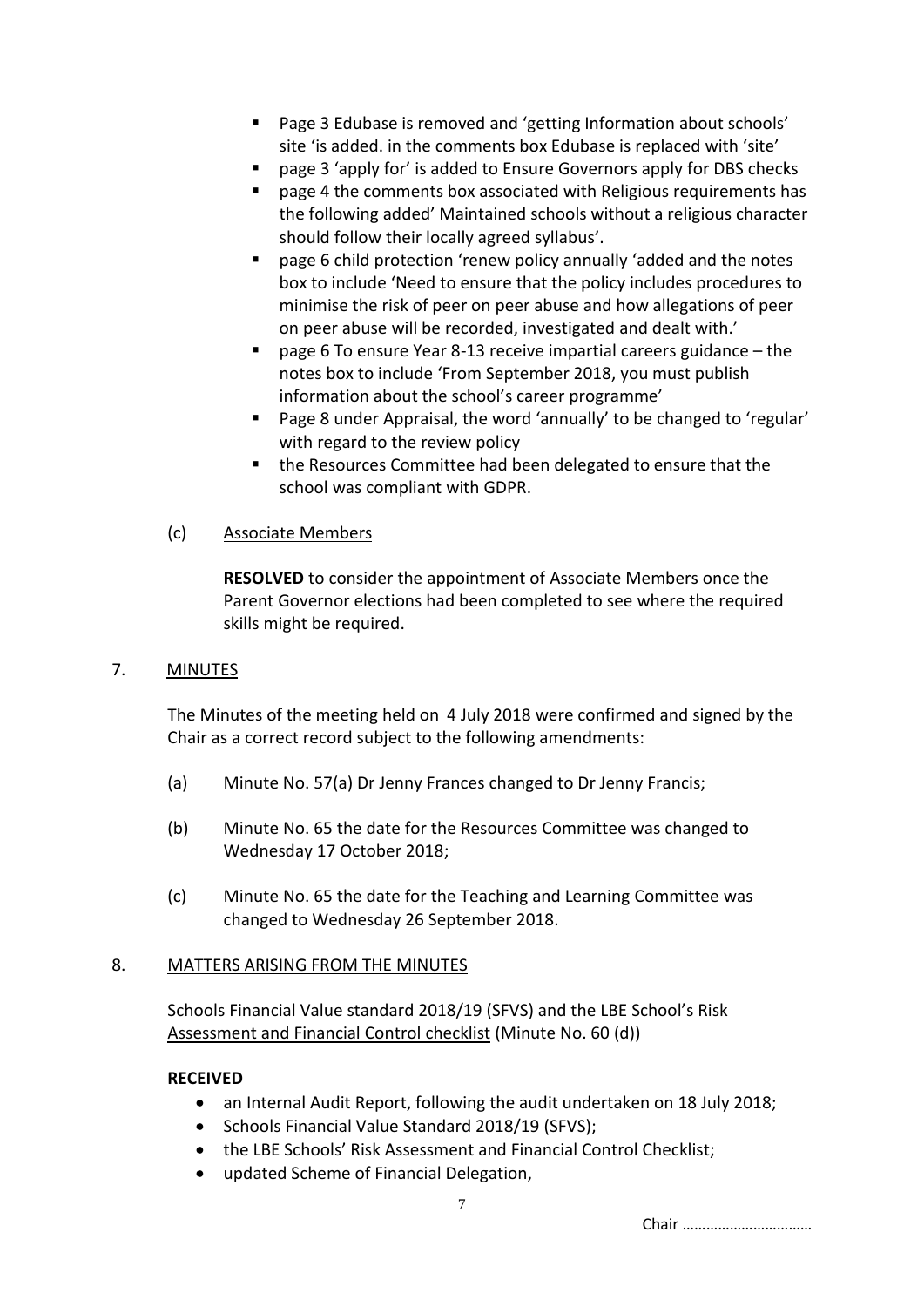copies of which are included in the Minute Book.

**REPORTED** that an Audit of the School's financial arrangements and processes had been undertaken on 18 July 2018. The Audit had identified two areas of medium risk. In response the Governing Body's Organisational Arrangements document had been finalised and minor changes had been made to the School's Scheme of Financial Delegation.

**NOTED** the changes in the Scheme of Delegation ensured that current processes and lines of responsibilitywere clearly recorded. The changes were as follows:

- the preparation and review of the monthly bank reconciliation was the responsibility of the Finance Officer and reviewed by the SBM;
- the authorisation of the school's commercial and store cards was the responsibility of SBM, the use of the commercial card was the responsibility of the Finance Clerk/Assistant; the use of the Fuel card was the responsibility of the Site staff, whilst the Monitoring /reconciliation of the cards was the responsibility of the Finance office;
- the safe limit of the cards had been reduced from £6,000 to £2,500;
- the responsibility for Maintenance of educational visit records had been moved to the Finance and Trips Assistant who now also had responsibility for the preparation of School Journey Income and Expenditure statement along with the Trip leader;
- the Authorisation of the staff additional Hours timesheet had been delegated to the Head of Faculty and the Headteacher or Deputy Head Teachers;
- the maintenance of Inventory records had been delegated to ICT Infrastructure and Operations Administrator;
- the Annual Inventory check was the responsibility of the ICT and Media Technician, whilst the Disposal of inventory items had been delegated to the ICT Infrastructure and Operations Administrator;
- the backup of Computerised records was delegated to ICT Infrastructure and Data Manager;
- the security marking of portable, desirable assets had been delegated to the ICT and Media Technician whilst the Authorisation of loan equipment to staff was the responsibility of ICT Infrastructure and data manager and the ICT and Media Technician.

# **RESOLVED**

- (i) to agree the Schools Financial Value Standard 2018/19 (SFVS) and the LBE Schools' Risk Assessment and Financial Control Checklist;
- (ii) to agree the Scheme of Financial Delegation.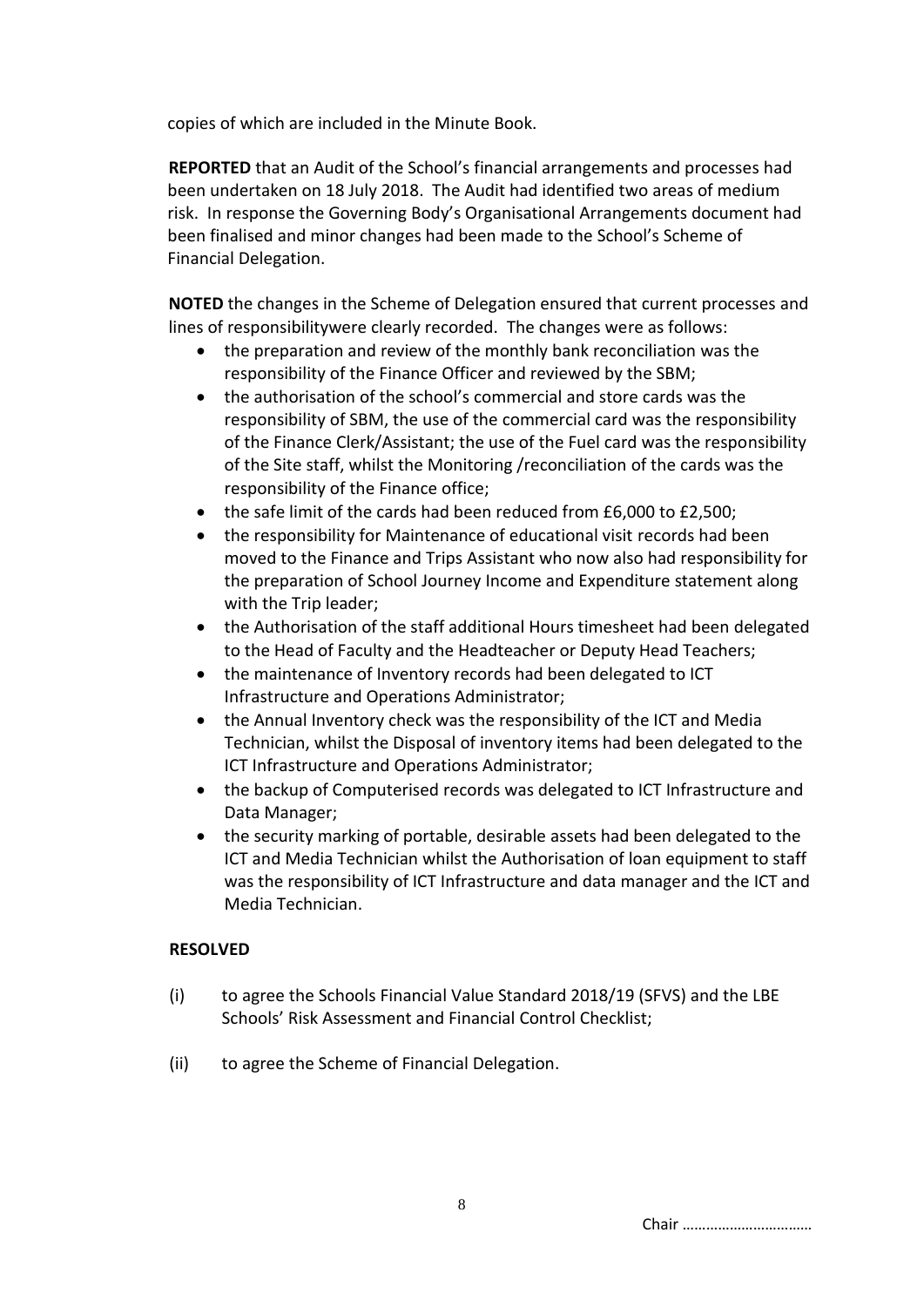# **CORE FUNCTION: ENSURING CLARITY OF VISION, ETHOS & STRATEGIC DIRECTION**

#### 9 AIMS, VISION AND VALUES

The Governing Body reviewed the School's Aims, Vision and Values to ensure they continued to reflect the ethos of the school.

The Headteacher reported that there had been a slight shift in the way the school worked, although there had been no change to the Aims, Vision and Values. Much of the branding was around the Respect model alongside the Code of Conduct. The school still served the needs of the local community. A Governor highlighted the importance of sharing the school's vision with parents and the wider school community.

**RESOLVED** that the Marketing Committee consider how to ensure parents and the wider community understood and shared the school's ethos and values.

#### **ACTION: Marketing Committee**

#### 10. OFSTED INSPECTION: 5 JUNE 2018

**RECEIVED** the Ofsted Inspection Report, a copy of which is included in the Minute Book.

The Headteacher highlighted his concerns over the timing of the report, since he received and sent it to parents on the afternoon of the last day of the summer term. The school had not received any negative feedback from parents regarding the outcome of the i<del>l</del>nspection to date. A Governor commented that she considered that this reflected that pupils were happy at the School.

#### **REPORTED** that

(a) there was some positivity in the report in that it recognised that the school was improving, although there had not been any evidence available at that time as the results were not due until August;

The Headteacher commented on the difference six weeks made as the GCSE results had improved.

- (b) the Headteacher had asked OFSTED to change the wording in the report to reflect the fact that the variation in Teaching and Learning was not solely between subjects, but also within them;
- (c) the school was not consistent with regard to outcomes and that whilst there had been improvement in outcomes for girls, pupil premium and the more able, the school needed to continue to work on Pupil Premium pupils and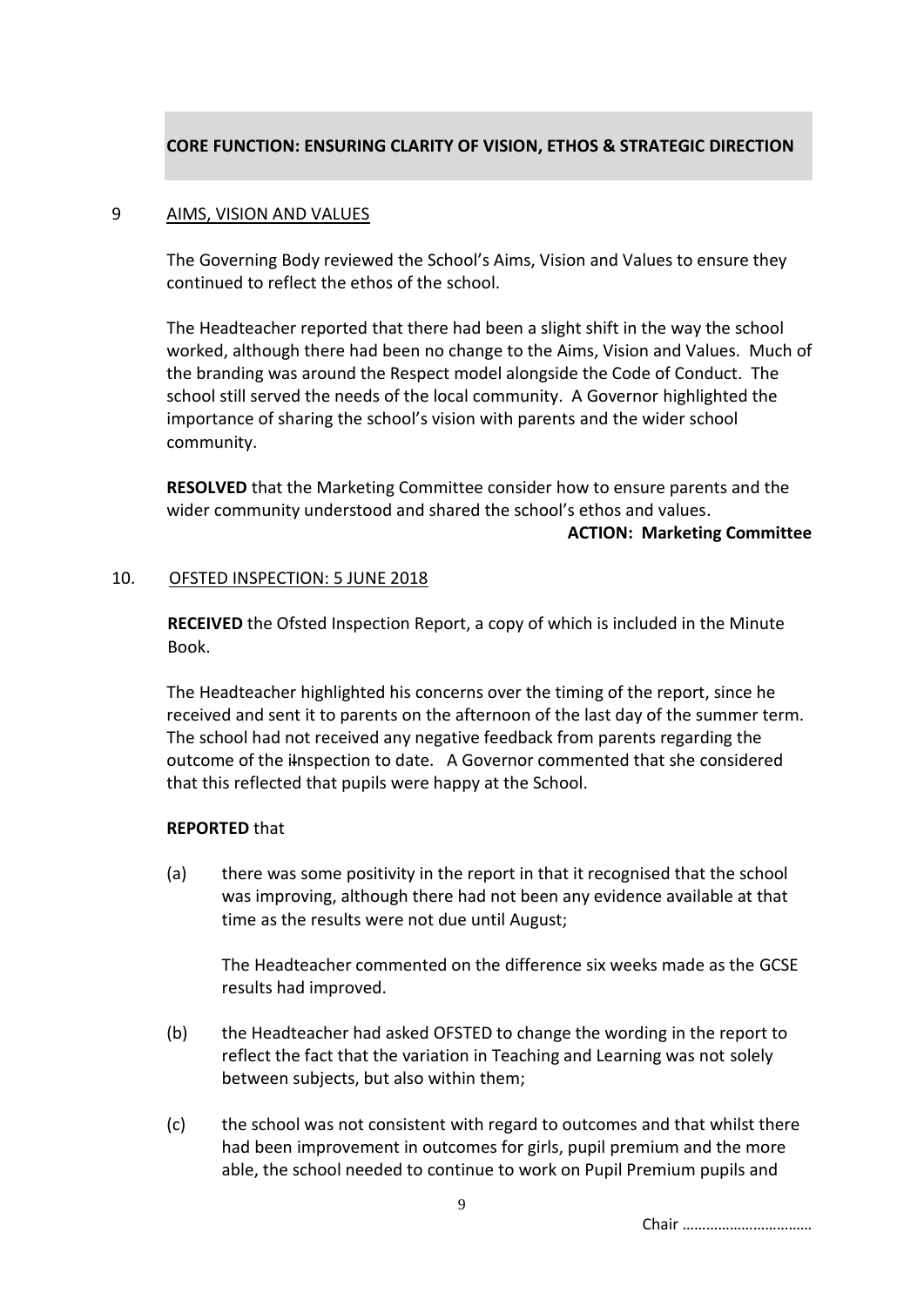boys. Work needed to be more focussed on disadvantaged students and the school would be considering afresh at how the money attached to such pupils was spent;

- (d) the Headteacher highlighted that the reflection for the need to ensure that the planning of lessons was productive, thus ensuring that the lesson time was used effectively was a fair one. However, he questioned whether a sole focus on teacher's questioning was the best way forward;
- (e) a Governor asked what was being done to ensure that teachers followed the Behaviour Policy. It was recognised that this was a relatively new policy which would take some time to embed;

#### **NOTED** that

- (i) the Senior Leadership were working with the individual teachers and faculties where necessary and work would continue to normalise appropriate behaviour;
- (ii) a Governor asked why there was a variation in implementation. It was explained that sometimes this was due to different individual's values, expectations and personalities. A further governor suggested that it was relatively easy to deal with the big things, but easier to ignore the low level disruption;
- (iii) the Headteacher reiterated that the school was normalising the policy and now had one year's data to work with;
- (iv) the Chair commended the presentation by Mr Ethan Wilson on the first day back concerning the Behaviour Policy and the fact that expectations had been made very clear;
- (v) the Headteacher explained that Middle Leaders were now used for consolidation and improvements were expected this year;
- (vi) the quality of teaching also impacted on low level disruption and therefore the work to improve teaching and learning would have a positive affect on behaviour;
- (vii) the Policy aimed at motivating the majority and chastising the minority. For example, over Seven hundred pupils attended the summer fair, which left the two to three hundred who were below the threshold watching.
- (f) there was concern that the outcome of the Inspection would impact on Year 7 pupil numbers.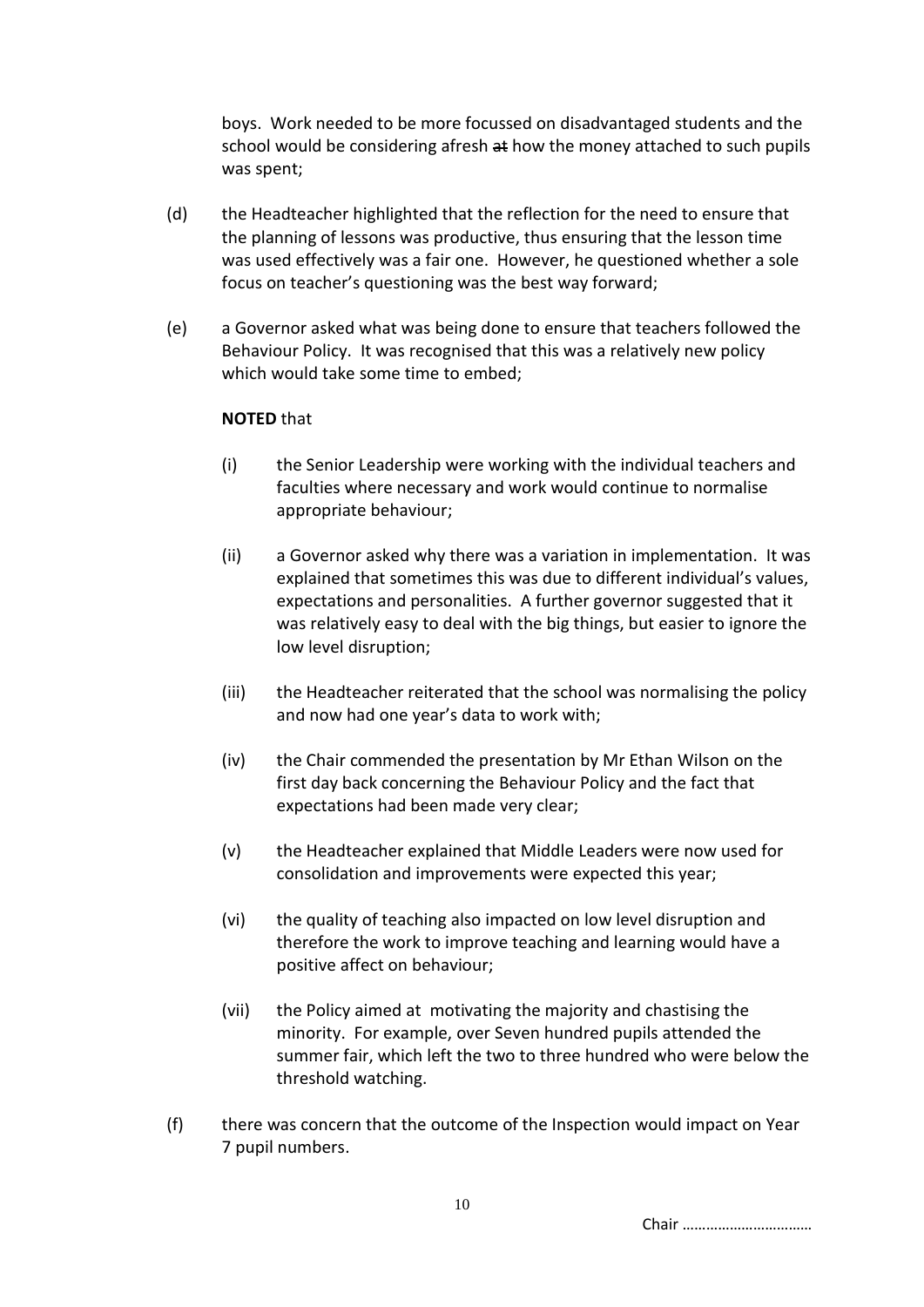The Chair asked that as many Governors as possible to attend the Open Evening on 3 October to show support for the school.

**RESOLVED** that "a save the date" be issued by Mrs Keelan.

#### **ACTION: Mrs Keelan**

## 11. SCHOOL IMPROVEMENT PLAN 2018/19

**RECEIVED** draft areas for whole school improvement priorities 2018-20, a copy of which is included in the Minute Book.

**REPORTED** that staff were in the process of producing a detailed Improvement Plan which would include the recommendations from the Ofsted Inspection and the outcomes of the analysis of the GCSE and A Level results.

**RESOLVED** that the School Improvement Plan 2018-19 be shared with Governors once available.

#### **Action: Headteacher**

## 12. SINGLE CENTRAL REGISTER

**REPORTED** that Ofsted, the School's School Improvement Partner, Karen Jaeggi and the Chair, Tracey Jenkins, had all checked the register to ensure it was compliant.

**RESOLVED** that a half termly check be undertaken by Tracey Jenkins and Dr Johan Bryan.

## **ACTION: Tracey Jenkins and Dr Johan Bryan**

## 13. SPECIAL LEAVE PROVISION 2018/19.

**RECEIVED** the LA model Special Leave Provisions (2017), a copy of which is included in the Minute Book. It was recommended that the Policy be adopted subject to the same special leave provisions being available for both teaching and non teaching staff (appendix amended accordingly).

**NOTED** that the recommended Policy was more generous than the LA in that the arrangements are the same for teaching and support staff, but less generous than before.

**RESOLVED** to adopt the Special Leave Provisions.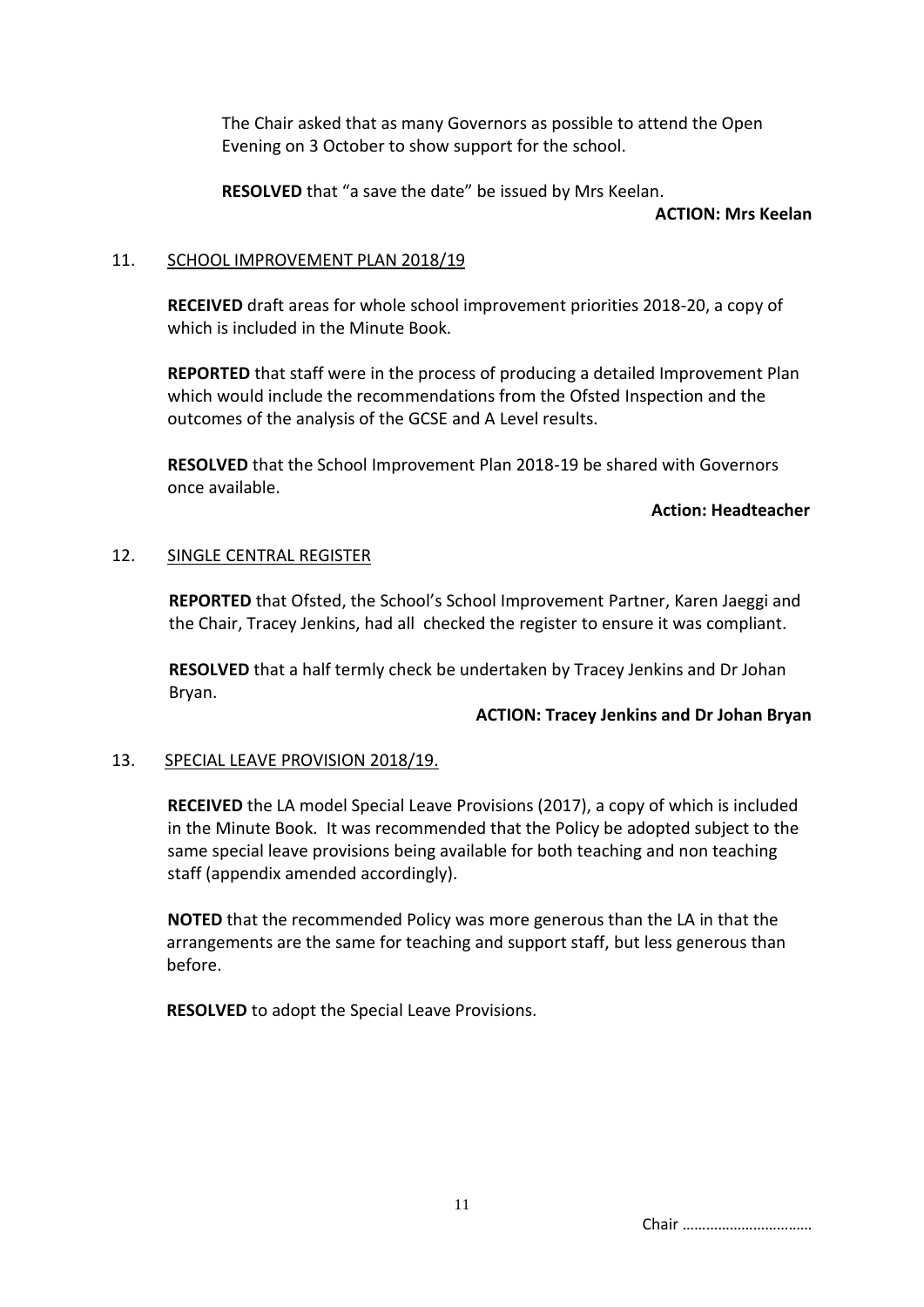## 14. UPDATED SAFEGUARDING DOCUMENT

## **RECEIVED** updated

- model Safer Recruitment Policy for Schools;
- Safeguarding Checks on Adults who have Contact with Pupils,

copies of which are included in the Minute Book.

**REPORTED** that the DfE's Keeping Children Safe in Education 2018 guidance was effective from 3 September 2018. The guidance had been strengthened and further clarified throughout. The key addition to the guidance was part 5 providing advice for schools on responding to and supporting young victims of sexual violence and harassment.

## 15. TEACHERS PAY RISE

**RECEIVED** information regarding the intended pay rise for teachers on the main pay range, a copy of which is included in the Minute Book.

The Headteacher indicated that he believed the Government would say that that they had already funded the extra payrise through payments to schools. He indicated that the school had budgeted for £30,000 but would need to find a further £23,000 savings to fund the payrises.

## 16. COMPLAINTS POLICY

**RECEIVED** the LA's revised model Complaints Policy and DfE Best Practice Advice for School complaints Procedures 2016, copies of which are included in the Minute Book.

**NOTED** that the model Policy had been updated regarding

- the procedure to follow if the complaint was against the Headteacher or a member of the Governing Body;
- clarity that the School would consider complaints outside the 3 month timescale if exceptional circumstances applied;
- clarity that the School would consider complaints from former students via a management review, to comply with Section 29 of the Education Act 2002;
- persistent complaints and what the School would judge to be unreasonable;
- record keeping.

**RESOLVED** to adopt the new policy.

## 17. GDPR UPDATE

**RECEIVED** the GDPR update from Lesley Warden Data Manager, a copy of which is in the Minute Book.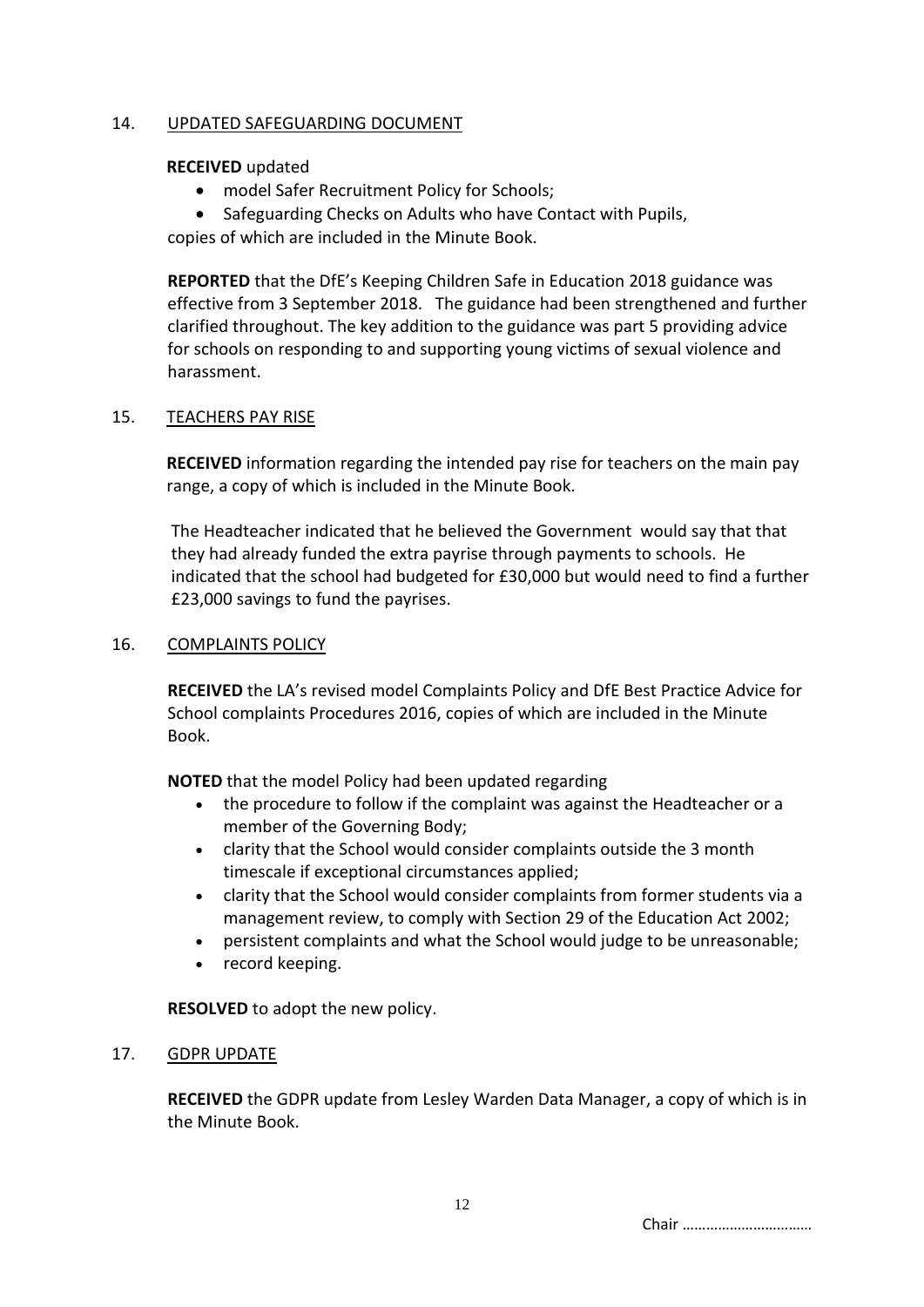**REPORTED** that the school was compliant and further staff training was to be arranged.

## 18. DATES OF FUTURE MEETINGS

**NOTED** the meeting dates for the rest of the term:

- Teaching and Learning Committee  $-26$  September 2018;
- Resources Committee 17 October 2018:
- Rapid Recovery Group 7 November 2018;
- GPG 7 November 2018;
- Pay Panel 7 November 2018;
- Discipline Committee 21 November 2018;
- Governing Body 5 December 2018.

An apology for absence from the Teaching and Learning Committee meeting scheduled for Wednesday 26 September 2018 was received from Dr Jenny Francis.

# 19. HEADTEACHER'S REPORT: 2018 RESULTS UPDATE

(a) GCSE

## **REPORTED** that

- (i) the A8 attainment scores in every area had improved compared to the previous year. This was particularly noteworthy as it had been a weaker cohort, with a lower starting point;
- (ii) Progress 8 had improved from -0.63 to -0.23 , almost within the middle quantile. Boys had not made as much progress as girls;
- (iii) students had achieved almost double the number of A and A\*;
- (iv) the more able pupils and girls had done better but more work was required with the boys and pupil premium pupils;
- (v)
- English had done well but was still not up to the national level;
- the Expressive Arts and PE departments had achieved well:
- in maths there had been a modest improvement, but 49 % of students left without a standard pass in the subject. More work was therefore required, particularly as the level 4 results had remained almost the same as the previous year.

A Governor pointed out that there was no question about the loyalty or the work ethic of the staff in the maths department A Governor asked whether the school offers extra tuition. It was confirmed that intervention programmes were offered throughout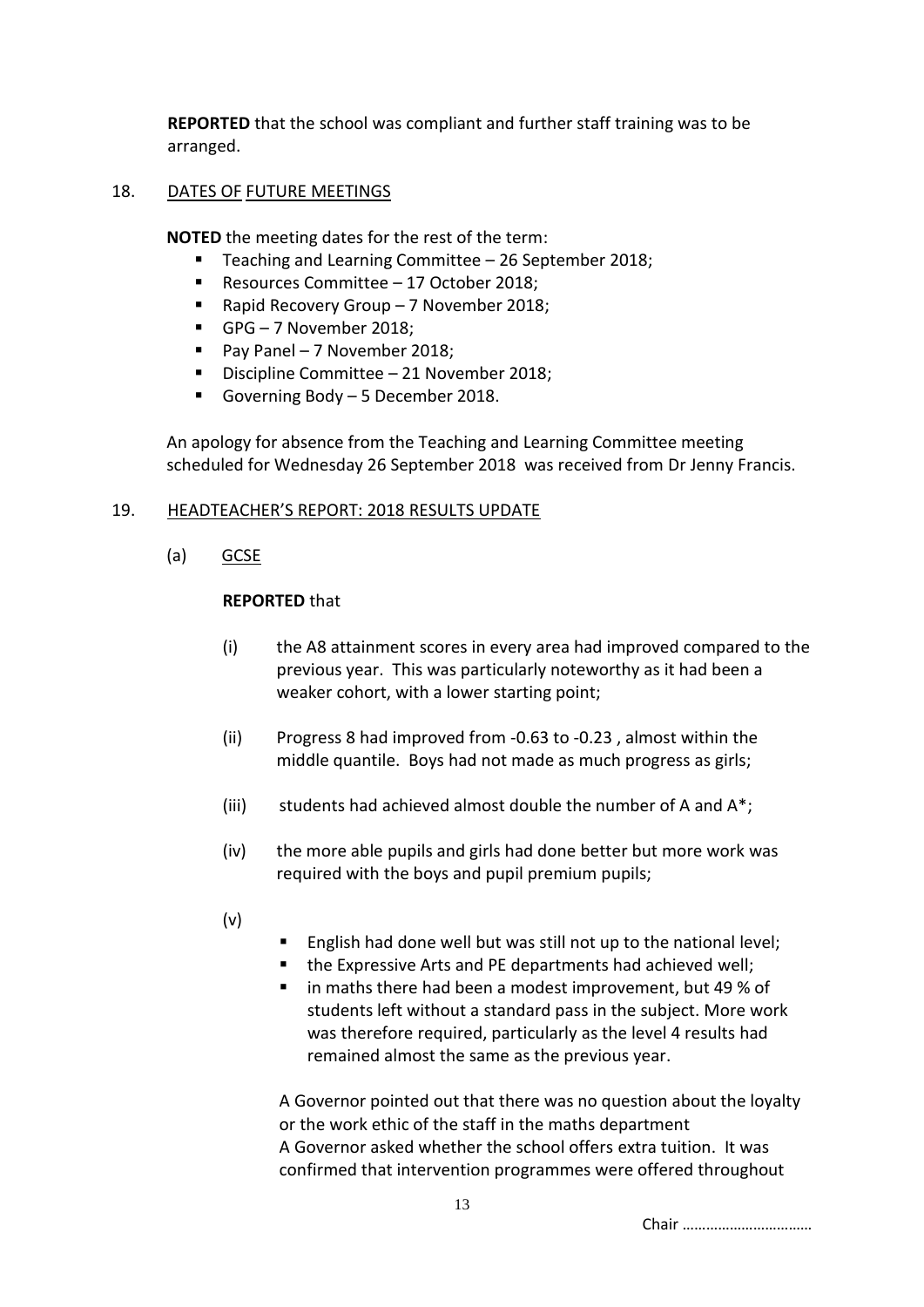the year. The Headteacher stressed that quality first teaching was key for improving progress and attainment and it was important for the school to get it right in Year 7 to make any difference with regard to intervention.

(b) A Levels

**REPORTED** that the A level results had been disappointing. Business Studies, Computing and Maths were highlighted as areas of concern. The school received 7 x Level U in Maths although there was also an A\* in Maths.

#### **NOTED** that

- (i) the school was very pleased with Btec in the sixth form and has introduced Level 2 Cookery;
- (ii) the school had a 50:50 split between academic and vocational course, but would be reviewing the option blocks as these had not worked well the previous year.

The Headteacher commented that all the staff and students had worked incredibly hard throughout the year.

**RESOLVED** that a detailed analysis of the 2018 attainment and progress results be considered by the Teaching and Learning Committee.

#### **ACTION: Committee Clerk**

The Chair thanked the Headteacher and the Senior Leadership Team for all their hard work and asked them to pass on the Governing Body's thanks to all the staff for their hard work. The Chair commented on the nice start to the school year with two very effective inset days.

> Confirmed and signed at a meeting of the Governing Body held on the day of 2018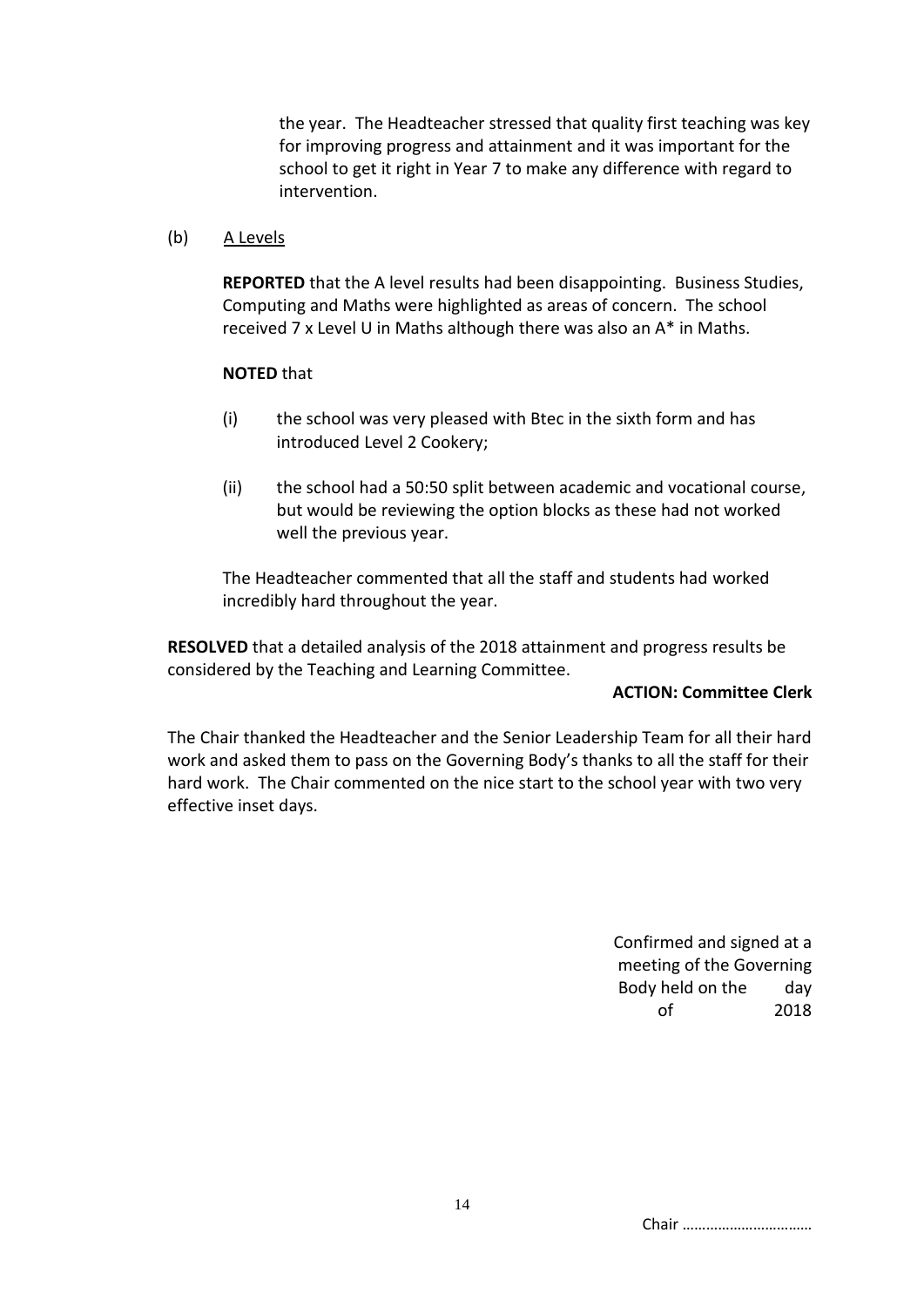## **GOVERNING BODY OF CHASE COMMUNITY SCHOOL COMMITTEE MEMBERSHIP 2018-19**

## **RESOLVED** that

- in the event of a casual vacancy or the unavailability of a specific member of a Committee/Panel the Governing Body authorise the Chair to appoint any Governor to join that Committee;
- the membership of the Governors' various Committees and Panels with delegated responsibilities be as follows:

## (a) Teaching and Learning

| Dr Johan Bryan                                 |
|------------------------------------------------|
| Daniel Bruton                                  |
| Anna Constantinou                              |
| Angie Crouch (Vice Chair)                      |
| Jenny Francis (Chair)                          |
| <b>Tracey Jenkins</b>                          |
| Pam Newman                                     |
| Tanya Sterry                                   |
| (Chair, Vice Chair and Headteacher ex officio) |
| Anna Keelan (Clerk)                            |

# (b) Resources Committee (Staffing, Finance and Premises)

Martin Brown Daniel Brunton Andrew Gaudion Chris Hyland Emma Medcalf Vicky Morgan (Chair, Vice Chair and Headteacher ex officio) Anna Keelan (Clerk)

# (i) Appointment of Headteacher and Deputy Headteacher

Chair, Vice Chair Headteacher (for Deputy Appointment)

Plus three other Governors and a representative from the LEA. (The Headteacher is excluded from the Panel when appointment of a Headteacher is under consideration)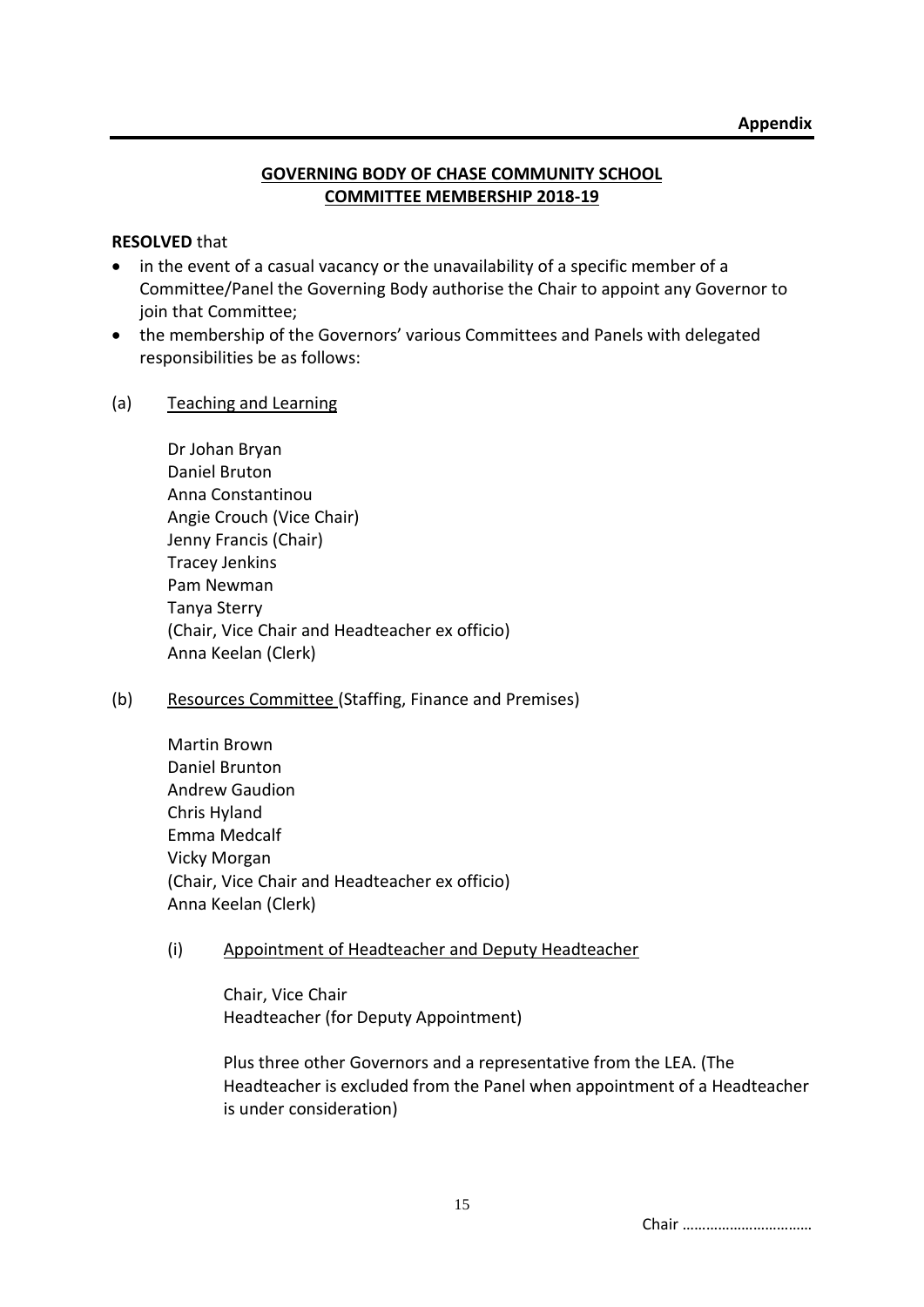## (ii) Appointment of Posts with 4 or more Responsibility Points

Chair, Vice Chair Headteacher

Plus one other Governors and Deputy Headteacher.

## (iii) Other Teaching and Non-Teaching Posts

PO1 and above - Chair, Vice Chair, Headteacher, Deputy Headteacher plus one Governor. All other posts – delegated to the Headteacher.

## (iv) Staff Capability and Staff Dismissal Appeal Committee

Up to and including dismissal delegated to the Headteacher. Appeal Panel to comprise 2 or 3 Governors drawn from the Resources Committee.

## (v) Staff Grievance

2 or 3 Governors drawn from the Resources Committee.

\*initial and appeals panels required with a minimum of 3 Governors, ensuring that there is no overlap of membership.

## (vi) Redundancy and Re-deployment of Teaching and Support Staff

Initial and appeals panels to be drawn from Chair or Vice Chair plus 2 Governors from the Resources Committee.

# (vii) Staff Salary Assessment (or Pay) Committee

Chair or Vice Chair Jenny Francis

## (c) Student Discipline Committee

Dr Johan Bryan Angie Crouch Andrew Gaudion Tracey Jenkins (Chair) Pam Newman Chris Hyland

Mary Paulus (Clerk) *Other Governors by invitation*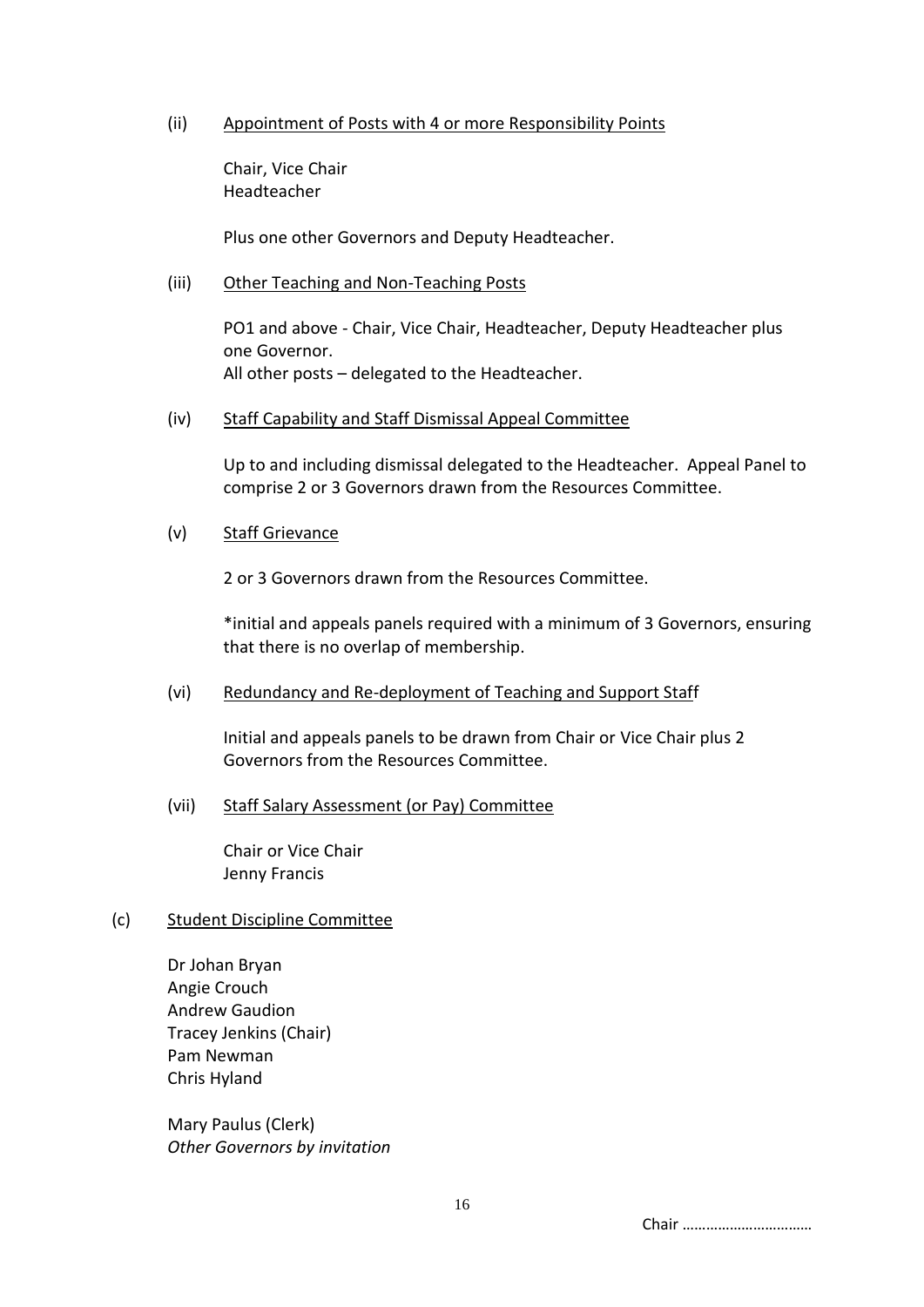## (d) Governors Planning Group

Chairs of Committees and the School Leadership Team

(e) Marketing Committee

Dr Johan Bryan Angie Crouch Vicky Morgan

## (f) Complaints against the School

The Chair of Governors plus 2 other Governors as available.

(g) Complaints against the Curriculum

A Panel of 3 Governors drawn from the Governing Body to be convened as required.

## (h) Governor Recruitment Panel

A Panel of 3 or 5 drawn from the Governing Body to be convened ad required. The Governing Body is asked to consider the appointment of a Governor Recruitment Panel who will take on responsibility of identifying the current skill set of the Governing Body, any gaps in the skill set, and to then seek to identify suitable candidates for the Governing Body to appoint, to fill vacancies on the Governing Body.

# (i) Governors with Individual Responsibilities

- ➢ Pam Newman English and Literacy (Vicky Morgan to shadow)
- ➢ Jenny Francis Maths and numeracy
- ➢ Chris Hylands More Able and Governor Training and Development
- ➢ Angie Crouch Careers Guidance/IAG/WEXP
- ➢ Emma Medcalf Health and Safety
- ➢ Dr Johan Bryan Looked After Children, Safeguarding & Child Protection  $\triangleright$  Tracey Jenkins & KS3 (Transition of year 6 to 7)
- Dr Johan Bryan  $\triangleright$  Tracey Jenkins KS4 (years 8 & 9)
- $\triangleright$  Jenny Francis KS5 (years 10 & 11)
- ➢ Pam Newman Post 16 (Vicky Morgan to shadow)
- ➢ Angie Crouch SEND and Inclusion
- $\triangleright$  Tracey Jenkins Pupil Premium and Science
- ➢ Andrew Gaudion Finance